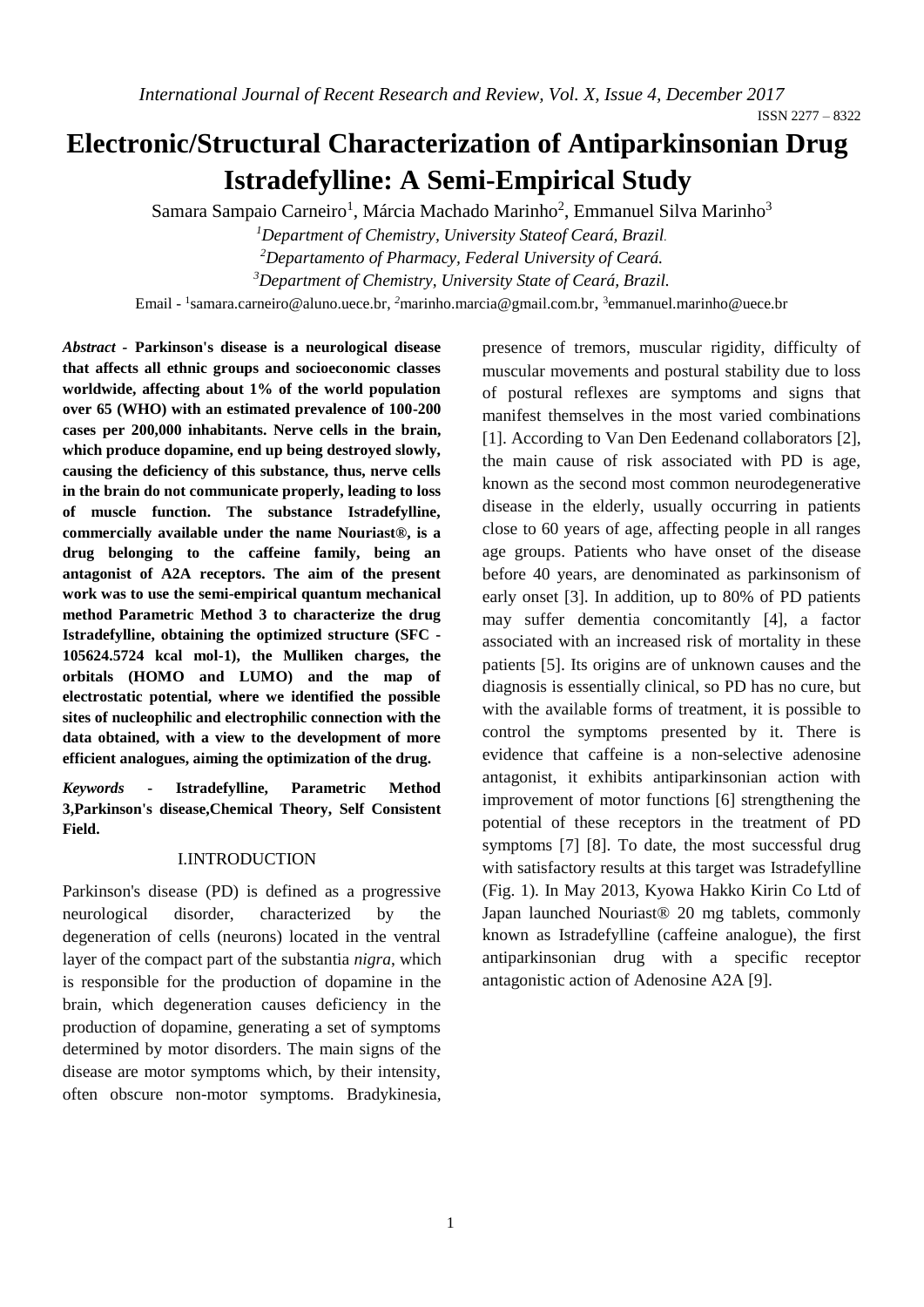

Fig. 1. Istradefylline chemical structure available from the ChemSpider® Repository.

However, studies in the USA in Parkinson's patients have shown that the drug Istradefylline associated with L-DOPA (levodopa), is a compound capable of blocking these A2A receptors, its administration resulted in an improvement in patients with motor fluctuations [10] [ 11] presenting a pharmacological profile with significant results, however, it is still necessary to carry out some studies, although the drug has already been used in the USA and Japan for the treatment of Parkinson's disease [12].In the face of technological advances, in the most diverse areas of research in the scientific field, especially in the planning and discovery of new drugs, molecular modeling emerged, providing the search for better results in the process of characterization of molecules in their pharmacological action. Among the various applications of chemistry, we have the computational chemistry that has been playing a relevant role in molecular modeling, providing the development of high performance software in the use of twodimensional and three-dimensional images, allowing a better visualization of the models, employed by the scientific community to represent the atomic arrangements and the processes involved in physicochemical phenomena [13].

The aim of the present work was to use the semi-empirical quantum mechanical method Parametric Method 3 to characterize the drug Istradefylline, thus creating a database for the future development of more efficient analogues.

### II.METHODOLOGY

The present work was carried out with a computational support, using the software compatible with the Microsoft Windows Seven® operating system. The software used has a free license for academic purposes.

Initially, a search of the Istradefylline structure was performed in the ChemSpider® repository (http://www.chemspider.com/.) [14], where it was possible to obtain the pharmacological structure, the visualization of the two-dimensional structure (2D) (Fig. 1) and some of its pharmacological properties.

Using the methodology proposed by Dewar and collaborators [15], he used the software Arguslab® [16] to perform the calculations based on the semi-empirical method (Parametric Method 3), (HF-SCF) open shell (UHF-Unrestricted Hartree-Fock), configured for 300 interactions ( 1000 cycles), with a convergence value of 10 -10 kcal mol-1 with STO-6G base function sets [17], obtaining the optimization of geometry, Mulliken's charges, the frontier orbitals (HOMO, LUMO), the Electrostatic Potential Mapping (MEP) and the Van der Waals surface map in Avogadro® software (https://avogadro.cc/).

### III. RESULTS AND DISCUSSIONS

The ChemSpider® repository is a database of chemical substances, it is a bioinformatics resource for free access to research, it also provides technical data on the molecule for guidance in laboratory research as well as data (C20H24N4O4), storage (Store at  $+$  4  $\circ$ C), degree of purity ( $\geq$  99% (HPLC)), identification code ( 5311037)  $(≥ 99% (HPLC))$ , solubility data [(7.69 mg / mL) (20mM)], CAS identification number (155270-99-8), name according to IUPAC (8 - [(1E ) - 2- (2- (3,4-Dimethoxyphenyl) ethenyl] -1,3-diethyl-3,7-dihydro-7-methyl-1H-purine-2,6-dione) and physicochemical properties for the molecular modeling study.The present study was carried out based on the quantum mechanics calculations, using the quantum physics equations to calculate the properties of a molecule from the interactions between its electrons and nuclei, considering that, since the electrons spin in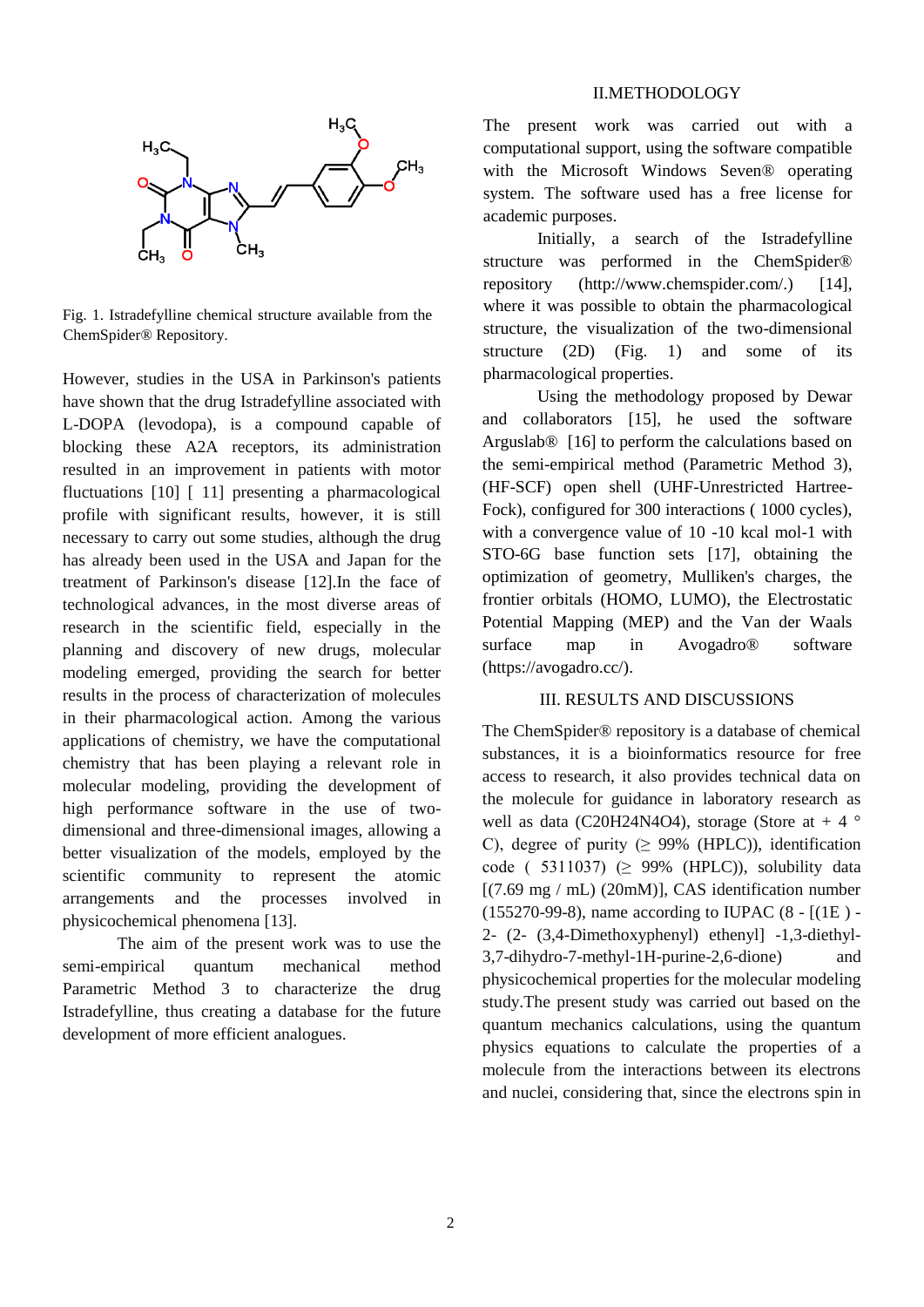around the core it is possible to determine the electron energy separately from nuclear energy [18]. The calculations of quantum mechanics follow some approximations based on empirical data, subdivided into two methods, ab initio applied to small molecules, does not need stored data, but requires a large capacity of memory and calculation time of the computer and semi-empirical, can be used in energy minimization and optimization of molecules ranging from 10 to 120 atoms, the energy obtained is calculated through the Schroedinger equation from stored parameters, in a short time interval [18] [19].The ArgusLab® software works with a semi-empirical method, which in turn is frequently used on the Hamiltonian operator and subdivided with methods AM1, PM3 and MNDO. The molecules designed in a two-dimensional and threedimensional way are not always in their most stable formation, thus there are some distortions in the molecular structure, that is, presenting an unfavorable formation of lengths and angles of connection, in which the process of optimization and energy minimization are used to correct these distortions [19]. In this context, the calculations were performed based on quantum mechanics using the semi-empirical method Parametric Method 3 (PM3), (NDDO), using the Hartree-Fock (HF-SCF) open shell approach (UHF-Unrestricted Hartree-Fock) to the maximum of 300 interactions [20] [21]. With these parameters, the optimization of geometry was determined by the interaction method SFC -105624.5724 Kcal mol-1 (Fig. 2), which can visualize the molecule on another aspect.



Fig. 2.Optimized structure of the drug Istradefylline.

As for the electron densities of the HOMO orbital, with higher occupied energy and the LUMO orbital, with lower vacant energy, these are characterized by the fact that they provide information about the electron-donor and / or electron-acceptor character of a compound, however, for HOMO energy greater than its electron-donor capacity, and the smaller the LUMO energy the lower the resistance to accepting electrons [21]. However, we can visualize these orbitals of the Istradefylline structure from Figure 3 (A) and 3 (B), which identified the following atoms present in the HOMO formation: (C1), (C2), (C4), (C8), (C8), (C10), (C11), (N3), (N6), (N9) and (O19), and in the formation of the LUMO orbital atoms: (C2), (C8), ( C10), (C11), (C13), (C16), (C17), (C24), (N7) and (N9) which will contribute to the formation of these orbitals.



Fig. 3**.** Frontier molecular orbitals for Istradefylline: (A) Orbital HOMO; (B) LUMO Orbital.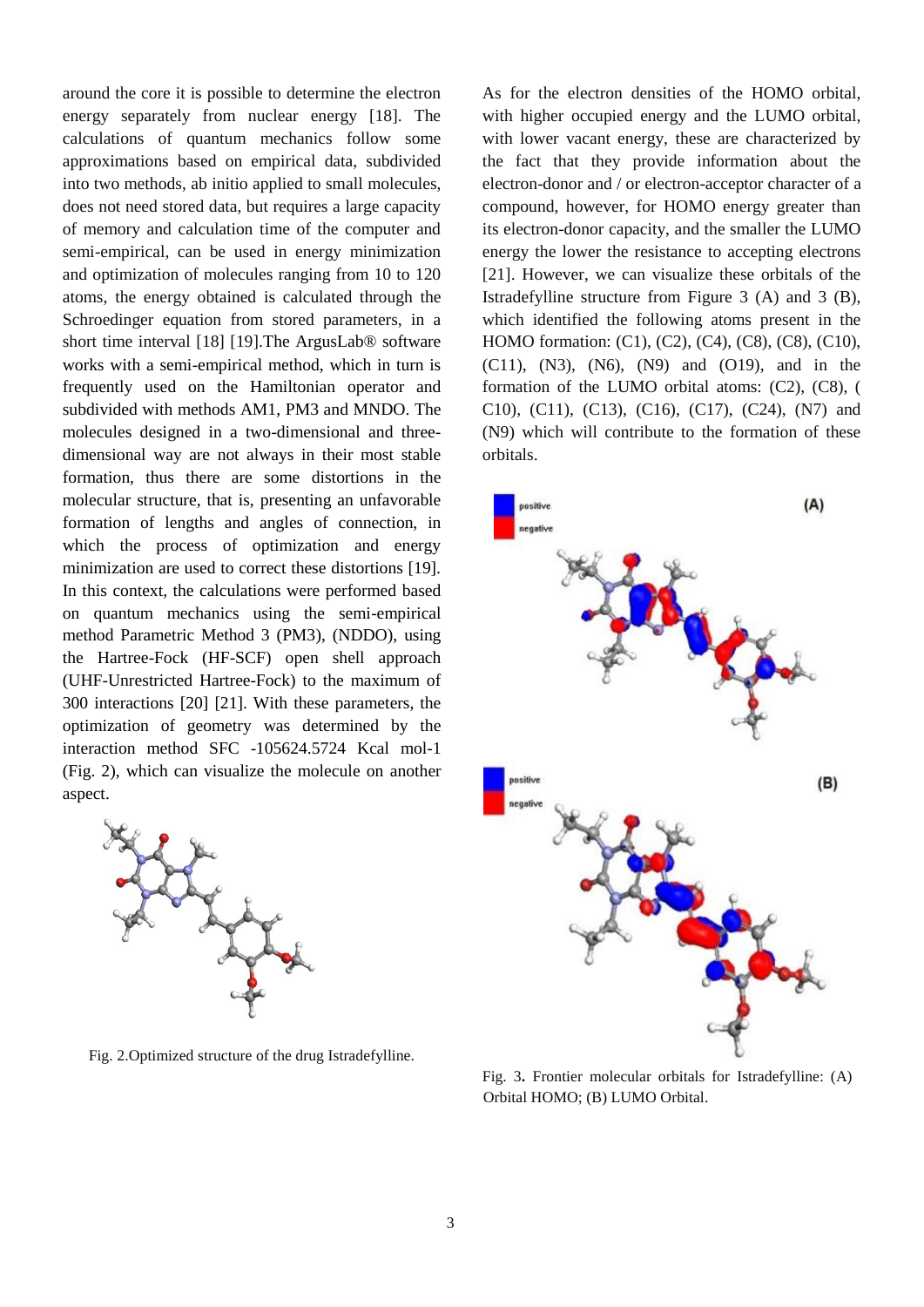Based on the molecular orbitals theory, Mulliken population analysis is one of the most widely used methods among chemists in which a set of molecular orbitals is determined by the linear combination of K of base functions, with definition in the coefficients by the method of Hartree-Fock [22]. Due to a methodology built from basic functions, it is expected results with a high dependence on the values presented according to the choice of the base function, these loads are obtained through standard energy calculations without any computational cost in obtaining it [23]. However, with Mulliken's population analysis of the Istradefylline molecule, regions with a higher electronegativity were identified in carbon atoms (C4), nitrogen (N7), oxygen (O18) and higher positivity in carbon atoms (C13, C14) and nitrogen (N3, N6, N9) [24].

TABLE II Population analysis of Mulliken for the C, N and O atoms of the molecule Istradefylline

| 1 <sub>C</sub>  | $-0.2225$ |
|-----------------|-----------|
| $2\overline{C}$ | $-0.1752$ |
| 3 <sub>N</sub>  | 0.2826    |
| 4C              | $-0.5316$ |
| 5 C             | $-0.2525$ |
| 6N              | 0.7678    |
| 7 <sub>N</sub>  | $-0.0470$ |
| 8 C             | $-0.2969$ |
| 9 N             | 0.4949    |
| 10 <sub>C</sub> | $-0.1560$ |
| 11 <sub>C</sub> | $-0.1973$ |
| 12 <sub>C</sub> | $-0.0247$ |
| 13 C            | 0.0777    |
| 14 C            | 0.0802    |
| 15 C            | $-0.2831$ |
| 16C             | $-0.2692$ |
| 17 C            | $-0.1904$ |
| 18 O            | $-0.2347$ |
| 19 C            | $-0.1859$ |
| 20 C            | $-0.3483$ |
| 21 <sub>C</sub> | $-0.3841$ |
| 22 C            | $-0.2561$ |
| 23 C            | $-0.3512$ |
| 24 C            | $-0.1581$ |

| $25 \, C$ | $-0.1648$ |
|-----------|-----------|
| 26C       | $-0.1342$ |
| $27 \, C$ | $-0.1345$ |
| 28 C      | $-0.4370$ |

To understand the main factors that manage the drugreceptor interactions, addressing the possible nucleophilic and electrolytic binding sites of a molecule, we have as one of the electronic parameters, the electrostatic potential map (MEP), this being one of the descriptors most used by the scientific community in locating the electrostatic potentials in the structure [13]. The three-dimensional maps define the distribution of the electrostatic potential on the molecular surface, that is, they present a grid of points around the molecule, located at a considerable distance, being generated after the overlap of a positive point load under the van der contact surface Waals (Fig. 4) in each atom, identifying regions of repulsion and attraction of the molecule, from the differentiation of colors, common features in computational software [25]. It is soon understood that the regions of lighter color (which tends to blue), represent the zones of positive potential, i.e. electrophilic regions poor in electrons, while regions of stronger coloration (which tend to red), have electronegative potential, that is, nucleophilic regions with higher electron densities having a high concentration in electrons [13].



Fig.4. Istradefylline Van der Waals Balls

According to what has been described, the ArgusLab® software [16] allows us to perform these types of calculations that generates the visualization of the electrostatic potential map (Fig. 5). However, by means of theoretical calculations (PM3), the possible nucleophilic bond sites in the nitrogen and oxygen atoms were identified, with a high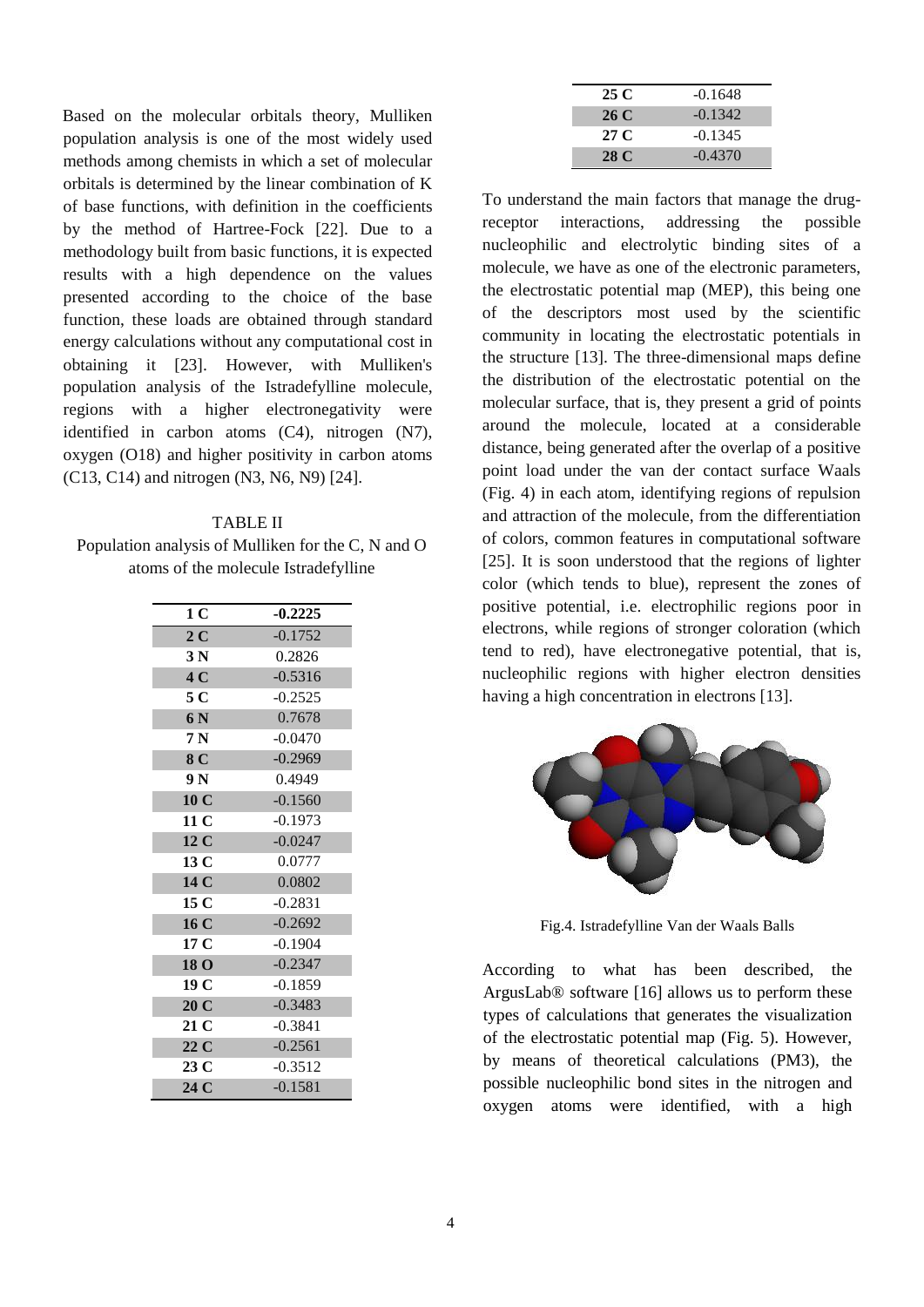concentration of electrons and carbon and hydrogen atoms (mainly carbon) being a more nucleophilic point [13].



Fig. 5.Istradefylline drug MEP

#### IV. CONCLUSIONS

The in silico study of the drug Istradefylline, using Parametric Method 3, allowed the realization of energy minimization and optimization calculations, obtaining a stable energy conformation through the interactions of the Self Consistent Field method (-105624.5724 kcal mol-1) . With the calculations of the HOMO and LUMO frontier orbitals, it was possible to identify the atoms involved in the formation of these orbitals. In the population analysis of Mulliken, it was obtained a difference in the load variations, presenting the minimum and maximum values in the atoms: carbon, varying from -0.5316 to 0.0777; oxygen, ranging from -0.0470 to 0.7678; nitrogen, ranging from -0.2347 to - 0.1581. Finally, the three-dimensional map of the study drug was generated, presenting regions of attraction (nucleophilic) in the oxygen and nitrogen atoms (N7), in which regions of repulsion in carbon atoms (C13) and nitrogen were identified ( N3) (N6) (N9), electrophilic region. The data obtained in this study may serve as a basis for future Drug design studies.

#### V. ACKNOWLEDGMENT

The State University of Ceará (PROPGPQ / UECE) for thesupport. This work was partly supported by the FoundationCearense in Support of Scientific andTechnology (FUNCAP), Coordination ofImprovement of Higher Level Personnel (CAPES).

### VI. REFERENCES

- [1] G. A. A. Campos, "Evaluation of the antiparkinsonian action of the peptide Neurovespina in the murine model of Parkinson's Disease" 77 f.MastersDissertation - University of Brasilia. Institute of Biological Sciences,2016.
- [2] S. K.Van Den Eeden, C. M.Tanner, A. L. Bernstein, R. D. Fross, A.Leimpeter, D. A. Bloch andL. M. Nelson, "Incidence of Parkinson's Disease: Variation by Age, Gender, and Race/Ethnicity". *American Journal of Epidemiology,* 157**,** 1015-1022, 2003.
- [3] E. R.BARBOSA, F. A. S. SALLEM, "Doença de Parkinson-Diagnóstico". Rev. Neurociências, 13(3): 158-165, 2005.
- [4] D.AARSLAND, M. K. BEYERand M. W. KURZ, "Dementia in Parkinson's disease". *Current Opinion in Neurology,* 21**,** 676-682,2008.
- [5] Levy, G., Tang, M.-X., Louis, E., Cote, L., Alfaro, B., Mejia, H., Stern, Y. & Marder, K. 2002. The association of incident dementia with mortality in PD. *Neurology,* 59**,** 1708-1713.
- [6] R. B.Postuma, A. E.Lang, R. P. Munhoz, K.Charland, A.Pelletier, M.Moscovich, L.Filla,D.Zanatta, S.Rios Romenets, R. Altman, R. Chuang and B. Shah,"Caffeine for treatment of Parkinson disease: A randomized controlled trial". *Neurology,* 79**,** 651-658,2012.
- [7] P.Jenner, A.Mori, R. Hauser, M. Morelli, B. BFredholm andJ. F. Chen, "Adenosine, adenosine A2A antagonists, and Parkinson's disease". *Parkinsonism & Related Disorders,* 15**,** 406- 413,2009.
- [8] M. A. Schwarzschild, "Caffeine in Parkinson disease: Better for cruise control than snooze patrol? "*Neurology,* 79**,** 616-618,2012.
- [9] K. Kyowa ,"Launch of NOURIAST® tablets 20 mg, in Japan, a novel antiparkinsonian agent, 2013". Available in: < http://www.kyowakirin.com/news\_releases/2013/e20130529\_01.html> Accessed in 10 de agosto de 2016.
- [10] P. A.,Lewitt, M. Guttman, J. W. Tetrud, P. J. Tuite, A.Mori, ,P.Chaikin and N. M. Sussman, "Adenosine A2A receptor antagonist istradefylline (KW-6002) reduces "off" time in Parkinson's disease: A doubleblind, randomized, multicenter clinical trial "(6002- US-005). *Annals of Neurology,* 63**,** 295-302,2008.
- [11] S. Factor, M. H. Mark, R.Watts, L.Struck, A.Mori, R.Ballerini andN. M. Sussman,"A long-term study of Istradefylline in subjects with fluctuating Parkinson's